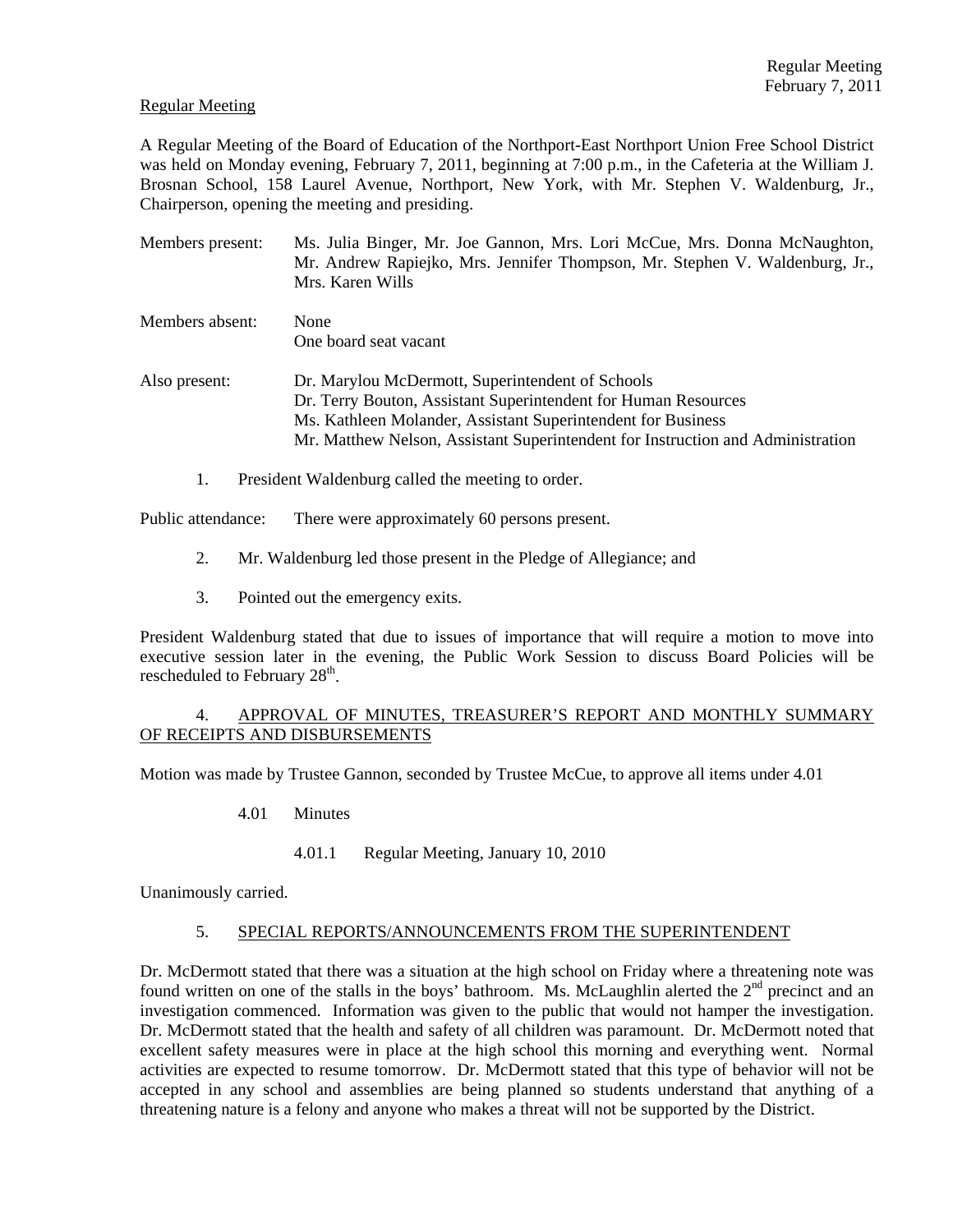Dr. McDermott gave a presentation on the 2011-2012 strategic budget planning. Dr. McDermott stated that certain community members made statements regarding the budget, some figures given were incorrect, and she wanted to give clarity and accurate information to the public. Dr. McDermott stated that the guiding principles of budget development are to maintain and enhance quality education district-wide in the most fiscally responsible manner; examine every budget line and reduce/eliminate wherever possible; avoid tax spikes by including necessary appropriated fund balance; include reasonable allocations for contingent expenses; utilize reserves appropriately to stabilize the District tax rate; recognize contracts, mandates, and laws govern much of the District's operation; and meet today's needs and plan for tomorrow's challenges in this turbulent fiscal climate. Dr. McDermott noted that the Moody's Report from August of 2010 made several references to the District's "sound reserve levels" and made the following statement: "Having built its reserves over the past few years, Moody's believes that the district maintains moderate financial flexibility and expects the district to continue to manage effectively given timely tax levy increases and judicious expenditure controls." The district received an "unqualified opinion", the highest opinion issued by auditors, for the Fiscal Year ending 2010 from the External Auditors Cullen and Danowski, LLP. Dr. McDermott stated that long-range fiscal management stabilizes the tax rate, allows for contingency expenses, funds reserves appropriately, preserves programs and services and protects property values. A lack of strategic planning could result in inconsistent tax rate spikes, school building closings, reduction of services, increased class size, reduction and/or elimination of interscholastic sports, elimination and/or reduction of clubs, reduction in academic program, and downgrading of Moody's financial rating which would affect borrowing power. Dr. McDermott stated that school districts must use the NYS Uniform System of Accounts, noting that there is no designated account in the NYS system for unreserved designated fund balance which is the part of the fund balance that is returned to the taxpayer each year in order to lower the tax levy and this fund is generated by unspent appropriations or unanticipated revenues. Dr. McDermott reviewed the annual differences in expenditures/revenues for the 2007-2008, 2008-2009 and 2009-2010 school years. Ms. Kathleen Molander, Assistant Superintendent for Business, stated that the 2009-2010 year was very unique in that Governor Paterson "spun up" the ARRA funding, and transportation contract costs and TAN funding were significantly reduced. Ms. Molander reviewed the audited financial statements.

There was a discussion regarding the workers' compensation reserve and verification of workers' compensation claims, the total amount of each reserve fund, the ERS reserve fund, the unreserved undesignated fund balance, the Moody's report, property values, and the growth of the reserve fund balances.

#### 5.01 Accomplishments of Staff and Students

 5.01.1 Ms. Jennifer Nesfield, District Chairperson of World Languages and ESL, introduced Samuel Kessler, World Languages Department Student of the Month. Ms. Nesfield stated that Sam is an amazing student with a natural aptitude for languages, part of a select group of multi-lingual students at Northport High School, fluent in English, French and Spanish. Sam has excelled at all levels in the language classroom, achieving a perfect score on the New York State Regents Examination in Spanish, earning high grades in his IB courses, and he challenged the Advanced Placement French Language Examination as a freshman. Ms. Nesfield noted that Sam is an IB diploma candidate and has been named as a Commended Scholar and an AP Scholar with Distinction. Sam is a member of the National Honor Society, World Language Honor Society and the Tri-M Honor Society. In addition he is involved in a varied of extracurricular activities serving as President of the Tri-M Society and is a member of Students for 60,000. In addition to his interest in engineering and medicine, Sam has expressed a desire to continue his study of language in college. Ms. Nesfield stated that Sam is a source of pride for the Department of World Languages, Northport High School and the community.

President Waldenburg and Superintendent McDermott congratulated Samuel on his accomplishments and presented him with a commendation from the Board.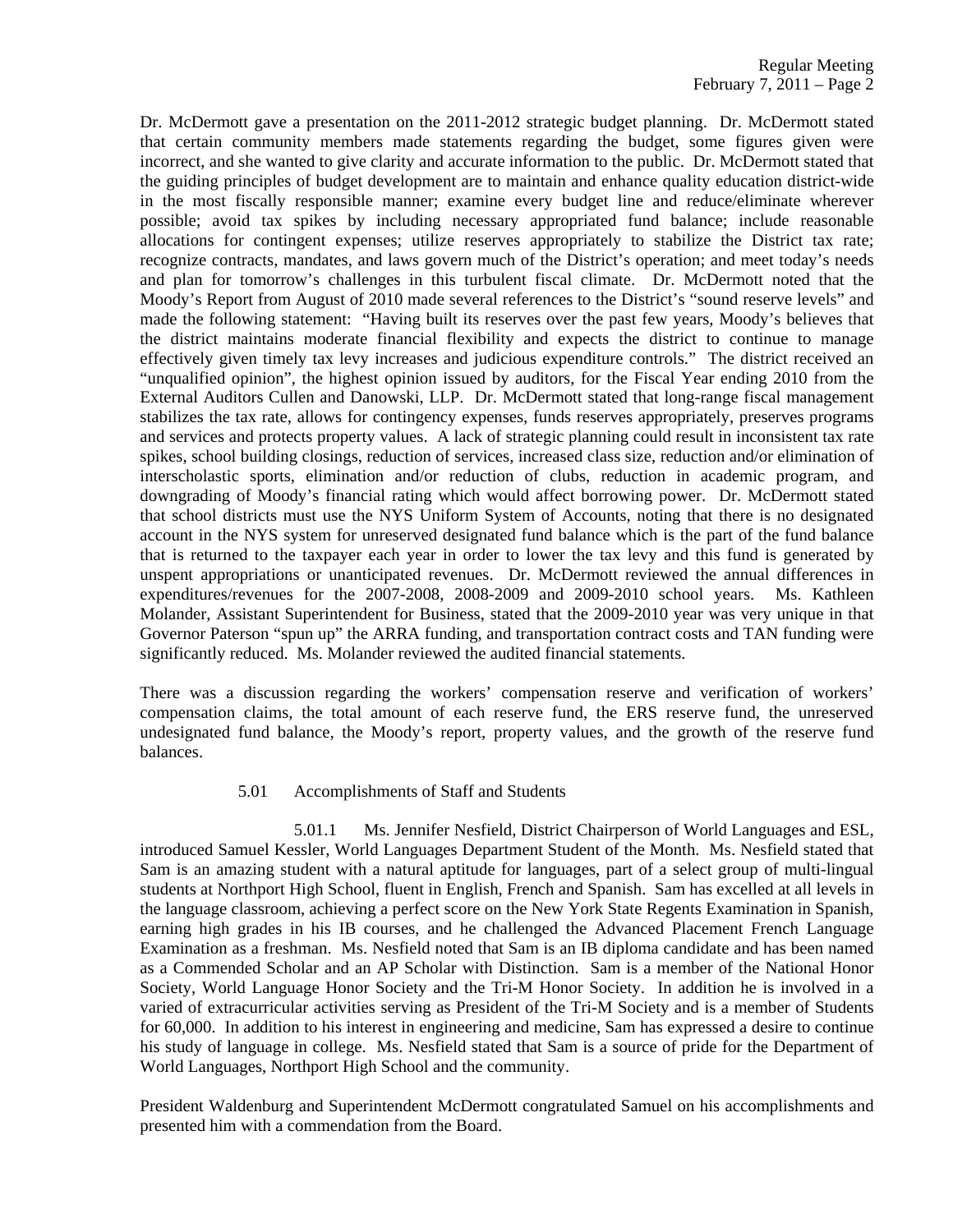5.01.2 Ms. Jennifer Nesfield, District Chairperson of World Languages and ESL, introduced Jessica Qiao, English Language Learner Student of the Month. Ms. Nesfield stated that Jessica is an incredible young woman who came to the United States from Shanghai, China in 2007. Jessica has not only acclimated to Northport High School but has managed to enrich the lives of many other students in the last four years. Ms. Nesfield noted that Jessica has a tremendous desire to be successful in all of her classes and worked diligently to improve her English skills and learn the material necessary to succeed in all of her mainstream classes. Jessica has not only met all of her graduation requirements but has also pursued some of the most challenging classes offered at the high school. Her current schedule includes Advanced Placement Calculus AB, college-level Medical Anatomy and Physiology, IB Physics HL and IB Business & Management HL. Ms. Nesfield stated that Jessica has embraced the challenge of learning a new language and expanding her horizons, both academically and personally. Jessica has expressed a desire to pursue a career in medicine and Ms. Nesfield stated that she is a source of pride for her family, the English as a Second Language Department and Northport High School.

President Waldenburg and Superintendent McDermott congratulated Jessica on her accomplishments and presented her with a commendation from the Board.

- 5.02 Review of Instructional Initiatives in the following areas:
	- 5.02.1 World Languages and ESL

Ms. Jennifer Nesfield, Chairperson of World Languages and ESL, stated that the 2010-2011 World Language Department Initiatives are to continue to develop common assessments aligned with New York State Standards, the SLP, and the Modern Language Regents Examinations and continue to strengthen the level of articulation between courses of the same level across the District; to provide the World Languages faculty with professional development opportunities related to the instructional uses of technology and differentiated instruction; and to expand current and develop additional virtual classroom projects and increase student interaction using the *Moodle* web interface. Ms. Nesfield noted that in August 2010 New York State decided to eliminate the Second Language Proficiency Examination in all languages and the Regents Examinations in German, Latin and Hebrew. Northport has joined the FLACS consortium and will assist in the creation of NYS approved regionally developed assessments to ensure that  $8<sup>th</sup>$  grade and German students continue to earn credit for their language classes. Ms. Nesfield stated that she is a member of the FLACS Steering Committee that is spearheading the exam initiative. Ms. Nesfield reviewed the data of the World Language External Assessments, NYS Proficiency Examinations, Second Language Proficiency Exams, NYS Regents Examinations, NYS Regents Exams in LOTE and International Baccalaureate SL Language B Exams. Ms. Nesfield discussed examples of differentiation in World Language including tiered assignments, formative assessments, student centered activities and cooperative learning assignments. Ms. Nesfield noted that teachers have begun to use *Moodle* as a virtual extension of their classrooms and have begun to incorporate interactive and web 2.0 technology projects in their units of instruction.

The After School Language Program has seen a dramatic increase in enrollment and curriculum development in 2010-2011. Participating students from Bellerose, Dickinson, Fifth, Ocean, Pulaski and Trinity are bused from their home schools to Norwood Avenue on Wednesday afternoons for French, Italian and Spanish classes. Ms. Nesfield noted that over 20 weeks students will be introduced to basic vocabulary and grammar and will have an opportunity to explore a variety of cultures through language.

The English as a Second Language Department Initiatives for 2010-2011 include developing a virtual curriculum using *Moodle* that is geared to help the ELLs in all subject areas; providing the ESL faculty with workshops and professional development opportunities related to the instructional uses; completing an item analysis related to the four language skills on the NYSESLAT examination with the goal of improving classroom instruction; and continuing to use differentiated instruction techniques and tiered assignments to further individualize instruction. Ms. Nesfield reviewed the 2010 New York State English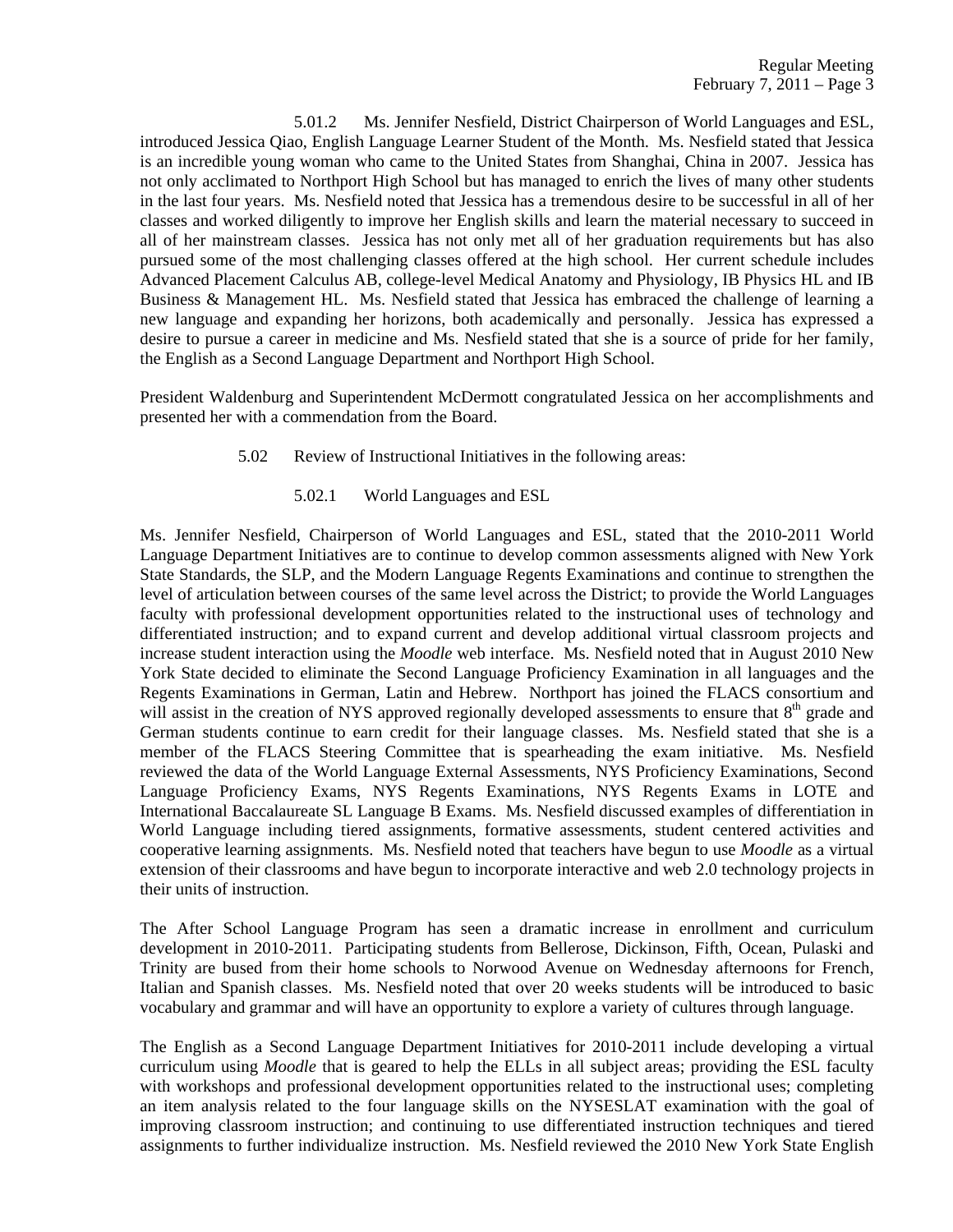as a Second Language Achievement Test Results, enrollment trends, examples of differentiation in ESL, and how technology is incorporated in ESL classes.

President Waldenburg thanked Ms. Nesfield for her very informative report.

 5.03 Board discussion and action to provide the Superintendent with direction for the development of the proposed budget for 2011-2012

President Waldenburg stated that the Board must provide direction to the Superintendent for the 2011- 2012 budget which will be formally presented on Monday, March  $7<sup>th</sup>$ . Mr. Waldenburg stated that Albany appears to be signing on to a 2% tax rate cap.

In response to questions from Trustee Rapiejko, Dr. McDermott stated that she and Ms. Molander have worked very closely to come in with a budget under a 2% tax rate increase without anticipating layoffs and implementing the initiatives as fully as possible with modifications as needed. Dr. McDermott stated that District will utilize reserves appropriately and implement efficiencies and economies in anticipation of a reduction of \$1.5 million in State Aid. Ms. Molander noted that the District does not know what the Town of Huntington assessed valuation will be in October when the tax levy is set.

Trustee McNaughton stated that it is important that the children's education is preserved and that through sacrifices and the hard work that was done the proposed 2% tax rate increase is still enhancing educational programs.

In response to question from Vice President Wills, Dr. McDermott stated that it is uncertain if additional fte's will be needed with the initiative to reduce core class size at the secondary level.

Trustee Thompson stated she was concerned about the going forward with providing internet computing devices to all instructional personnel stating that it is a big expense and such a broad sweeping initiative that does not involve providing them to students.

Mr. Matthew Nelson, Assistant Superintendent for Instruction and Administration, stated that discussions can be had regarding the plan which can be manipulated and changed.

Vice President Wills stated that a tax rate increase under 2% would provide stability in the tax rate for future years, no excising of staff, and allows the District to move forward with technology.

In response to a question from Trustee Binger, Ms. Molander stated that the unanticipated expense this year has been due to the significant amount of snow.

Motion was made by Trustee Waldenburg, seconded by Trustee McNaughton, directing the Superintendent to formulate the 2011-2012 budget not to exceed a tax rate increase of 2% to be presented on March 7, 2011.

Unanimously carried.

A community resident noted that the Governor's proposed law is for the lower of a 2% tax cap or CPI.

President Waldenburg stated that the actual budget will be presented on March  $7<sup>th</sup>$  and encouraged all community members to be involved in the budget discussions scheduled during March.

 5.04 The President of the Board reviewed the upcoming Board of Education meetings of February 28<sup>th</sup>, March 7<sup>th</sup>, March 21<sup>st</sup>, and March 28<sup>th</sup>.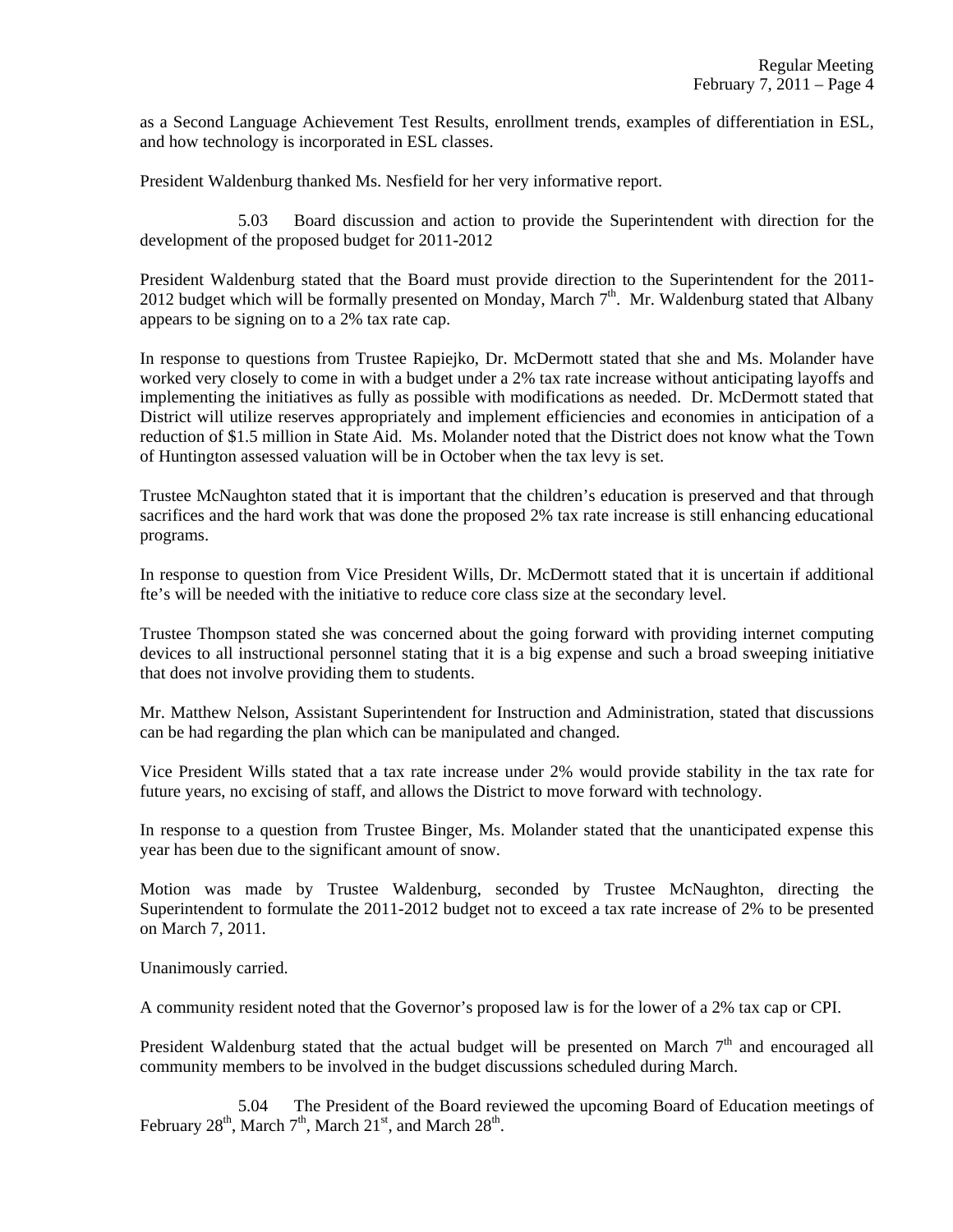## 6. COMMUNICATIONS

 6.01 Email from Mr. Jim Pavlica to Members of the Board, received January 24, 2011, re: enrollment data/closing a school

Mr. Pavlica addressed the Board noting a steady decrease in enrollment from 2005-2006 and asked at what point and by what process would the Board consider closing a school for reasons of reduced enrollment.

President Waldenburg stated that this is a situation the Board treads on carefully looking at enrollment data and demographics. The Board would engage the PTAs and the parents who are directly affected and study the capacity of the buildings.

 6.02 Email from Mr. Albert Prisco to Members of the Board, received January 31, 2011, re: teachers' contract concessions

Mr. Prisco was not present to address the Board but President Waldenburg stated that all the Board members received Mr. Prisco's letter.

## 7. PUBLIC PARTICIPATION

| Name                 | Comment                                                                             |
|----------------------|-------------------------------------------------------------------------------------|
| <b>Robert Harvey</b> | Stated that his property misses the .75 mile distance mark by 129 feet and asked if |
| Parent               | the right of way on MarKan Drive is considered school property, and where the       |
|                      | official point of entrance to the building is defined.                              |

Ms. Kathleen Molander stated that Ms. Johnson in Transportation did re-measure and sent Mr. Harvey a response. Ms. Molander stated that she would request Ms. Johnson to look into the situation again.

Joe Stewart Stated that some electives are a waste of money and should be cut instead of Parent touching the reserve funds, inquired if all high schools have a nine period day, and asked what the costs would be between having an eight period day and a nine period day.

President Waldenburg stated that if electives were eliminated students would be placed in study halls and that it is a philosophical discussion to reduce periods. Ms. Irene McLaughlin, Northport High School Principal, stated that if there are not enough students to fill an elective that course will not run. Dr. McDermott stated that the District has always offered many opportunities for all types of students and the Board does take into consideration the voice of the community.

Community Member Asked if there was any update on the LIPA situation

Dr. McDermott stated that she and Trustee Gannon met with Senators Flanagan and Marcellino, and Assemblymen Raia and Conte in Supervisor Petrone's office. Trustee Gannon stated that the trip to Albany has been cancelled after discussion with our representatives that legislature is only in a two day work session. Dr. McDermott stated that she would get in touch with Supervisor Petrone and report back at the next meeting.

Motion was made by Trustee Gannon, seconded by Trustee McCue, to approve all items under 8.0 and 9.0, including Supplemental 8.01.1 (Schedule A #43), and Supplemental 8.03 (Agreement)

# 8. SUPERINTENDENT'S REPORT, GENERAL - FOR BOARD ACTION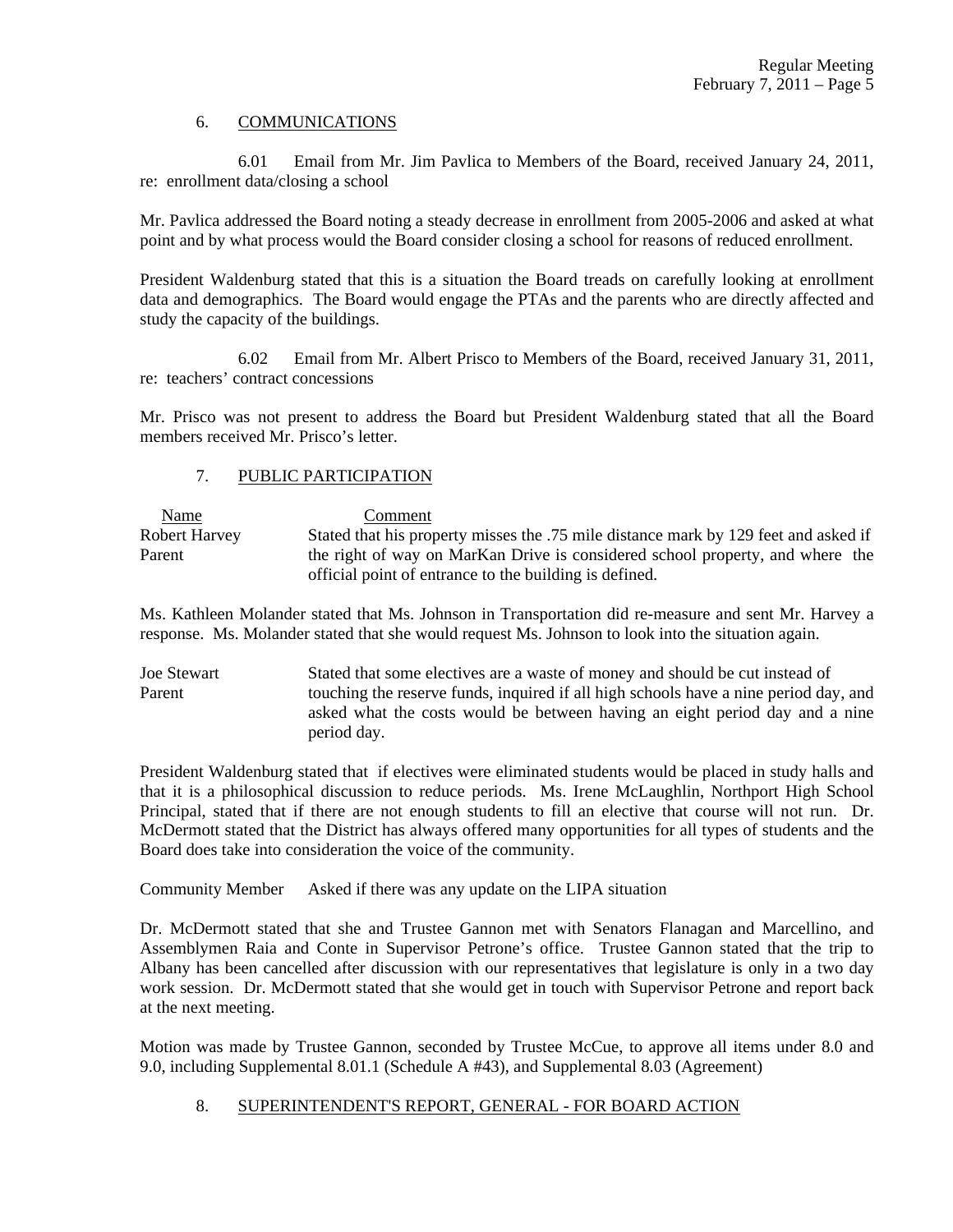8.01 Personnel Schedules, each dated February 7, 2011, and each attached and made part of the official minutes:

|                               | 8.01.1 Schedule A - Certified Staff (including Supplemental A #43) |
|-------------------------------|--------------------------------------------------------------------|
|                               | 8.01.2 Schedule B - Non-Instructional Staff                        |
|                               | 8.01.3 Schedule C - Salary Transfers                               |
| 8.01.4 Schedule D - Extra Pay |                                                                    |
|                               | 8.01.5 Schedule J - Committee on Special Education                 |
| 8.01.6 Schedule K - PDC NASA  |                                                                    |
| 8.01.7 Schedule L - PDC UTN   |                                                                    |

President Waldenburg noted the retirement of seven certified staff members and one clerical staff member and thanked them for their service to the District.

8.02 Adopting the proposed School Calendar for 2011-2012

 8.03 Approving an Agreement between the Northport-East Northport Union Free School District and an employee of the custodial/grounds/maintenance unit dated January 28, 2011

## 9. SUPERINTENDENT'S REPORT, FINANCIAL - FOR BOARD ACTION

 9.01 Declaring the attached list of selected equipment as surplus and approving disposal in accordance with Board policy

 9.02 Approving a 2010-2011 Instructional Service Agreement between the Northport-East Northport Union Free School District and S.A.I.L. at Ferncliff Manor

 9.03 Approving 2007-2008 and 2008-2009 Special Education Services Contracts between the Northport-East Northport Union Free School District and Harborfields Central School District

 9.04 Authorizing the Board President to sign a contract with the following school district to provide Health Services for Northport-East Northport students attending school in that district during the 2010-2011 school year.

 9.04.1 Syosset Central School District, eighteen (18) students attending Our Lady of Mercy Academy @ \$817.88, totaling \$14,721.84

Vote on Trustee Gannon's motion to approve all items under 8. and 9., including Supplemental 8.01.1 (Schedule A #43) and Supplemental 8.03 (Agreement) was unanimously carried.

#### 10. SUPERINTENDENT'S REPORT - FOR INFORMATION ONLY

- 10.01 Schedule H Use of Facilities
- 10.02 Schedule I Home Instruction
- 11. UNFINISHED BUSINESS
- 12. NEW BUSINESS
- 12. ADJOURNMENT